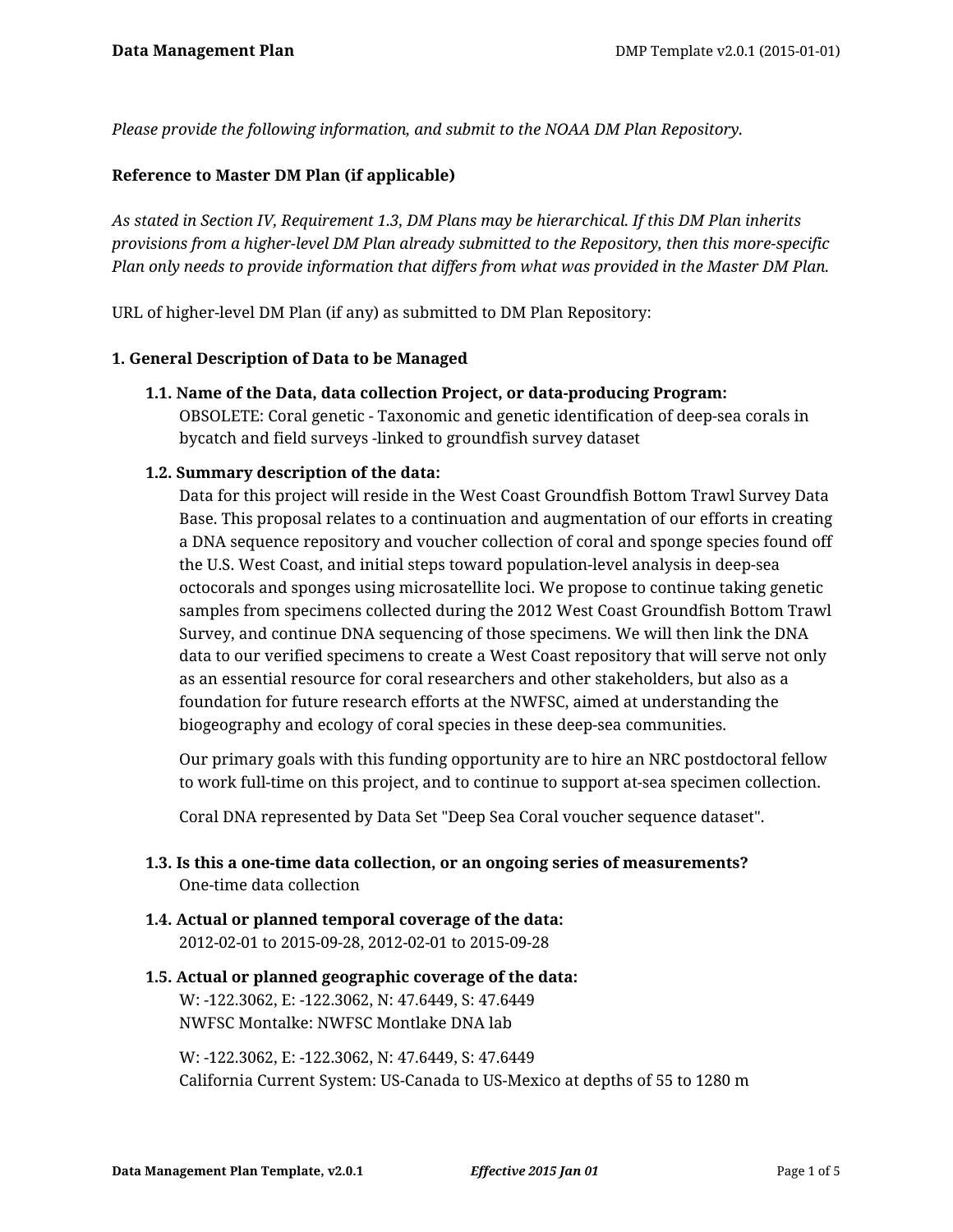## **1.6. Type(s) of data:**

*(e.g., digital numeric data, imagery, photographs, video, audio, database, tabular data, etc.)* **Other** 

### **1.7. Data collection method(s):**

*(e.g., satellite, airplane, unmanned aerial system, radar, weather station, moored buoy, research vessel, autonomous underwater vehicle, animal tagging, manual surveys, enforcement activities, numerical model, etc.)*

## **1.8. If data are from a NOAA Observing System of Record, indicate name of system:**

**1.8.1. If data are from another observing system, please specify:**

#### **2. Point of Contact for this Data Management Plan (author or maintainer)**

**2.1. Name:**

Metadata Contact

- **2.2. Title:** Metadata Contact
- **2.3. Affiliation or facility:**

# **2.4. E-mail address:** nmfs.nwfsc.metadata@noaa.gov

**2.5. Phone number:** (206) 860-3433

#### **3. Responsible Party for Data Management**

*Program Managers, or their designee, shall be responsible for assuring the proper management of the data produced by their Program. Please indicate the responsible party below.*

**3.1. Name:**

Ewann A Berntson

**3.2. Title:**

Data Steward

#### **4. Resources**

*Programs must identify resources within their own budget for managing the data they produce.*

# **4.1. Have resources for management of these data been identified?**

Yes

#### **4.2. Approximate percentage of the budget for these data devoted to data management (**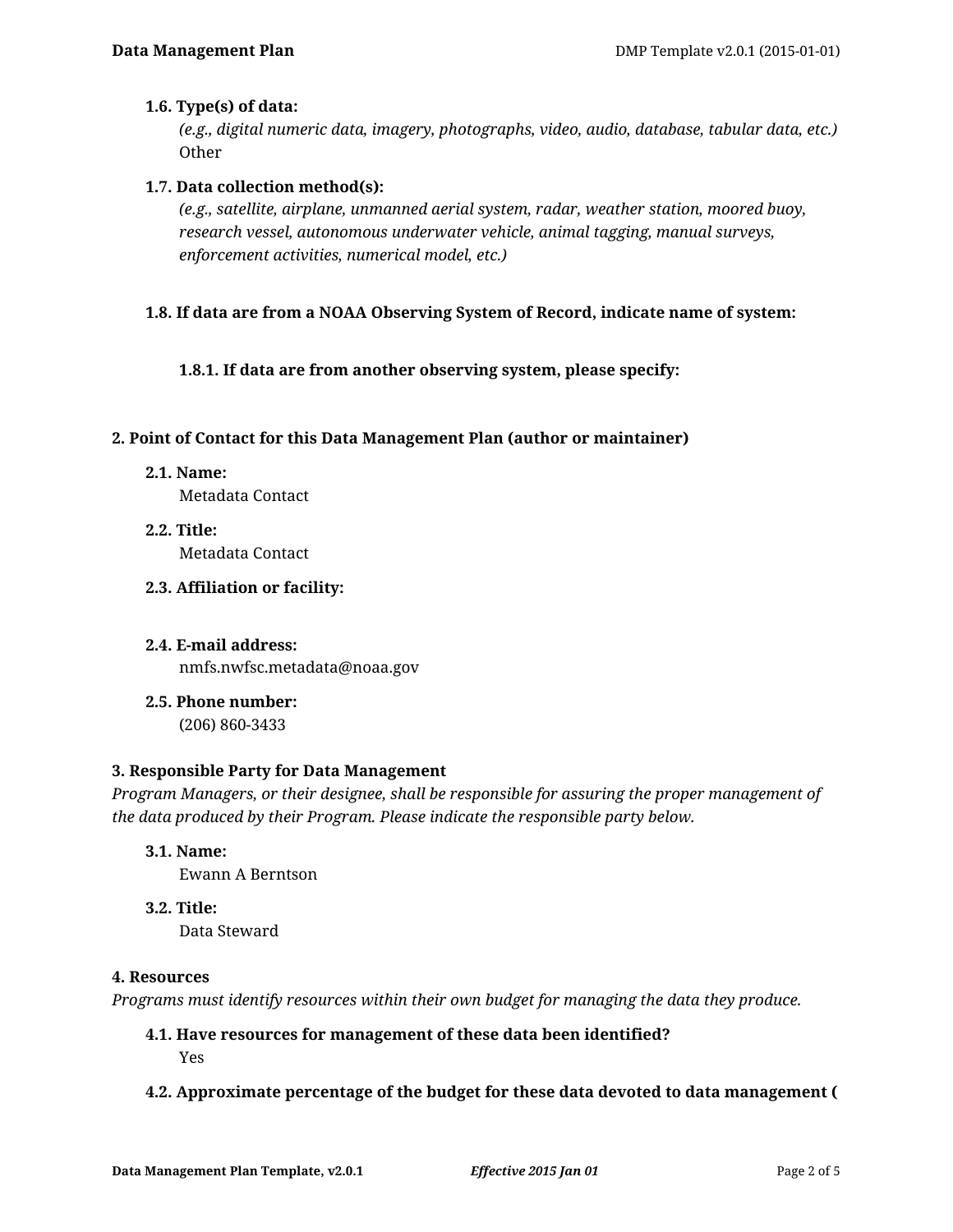### **specify percentage or "unknown"):**

15%

# **5. Data Lineage and Quality**

*NOAA has issued Information Quality Guidelines for ensuring and maximizing the quality, objectivity, utility, and integrity of information which it disseminates.*

# **5.1. Processing workflow of the data from collection or acquisition to making it publicly accessible**

*(describe or provide URL of description):*

Lineage Statement: DNA extraction and sequencing, morphological identifications made, SEM images, QA/ QC, phylogenetic analysis

# **5.1.1. If data at different stages of the workflow, or products derived from these data, are subject to a separate data management plan, provide reference to other plan:**

**5.2. Quality control procedures employed (describe or provide URL of description):** Sequencing quality checks: these data were collected and processed in accordance with established protocols and best practices under the direction of the projects Principal Investigator. Contact the dataset Data Manager for full QA/QC methodology.

# **6. Data Documentation**

*The EDMC Data Documentation Procedural Directive requires that NOAA data be well documented, specifies the use of ISO 19115 and related standards for documentation of new data, and provides links to resources and tools for metadata creation and validation.*

- **6.1. Does metadata comply with EDMC Data Documentation directive?** No
	- **6.1.1. If metadata are non-existent or non-compliant, please explain:** Missing/invalid information:
		- 1.7. Data collection method(s)
- **6.2. Name of organization or facility providing metadata hosting:** NMFS Office of Science and Technology
	- **6.2.1. If service is needed for metadata hosting, please indicate:**
- **6.3. URL of metadata folder or data catalog, if known:** https://www.fisheries.noaa.gov/inport/item/30827

# **6.4. Process for producing and maintaining metadata**

*(describe or provide URL of description):* Metadata produced and maintained in accordance with the NOAA Data Documentation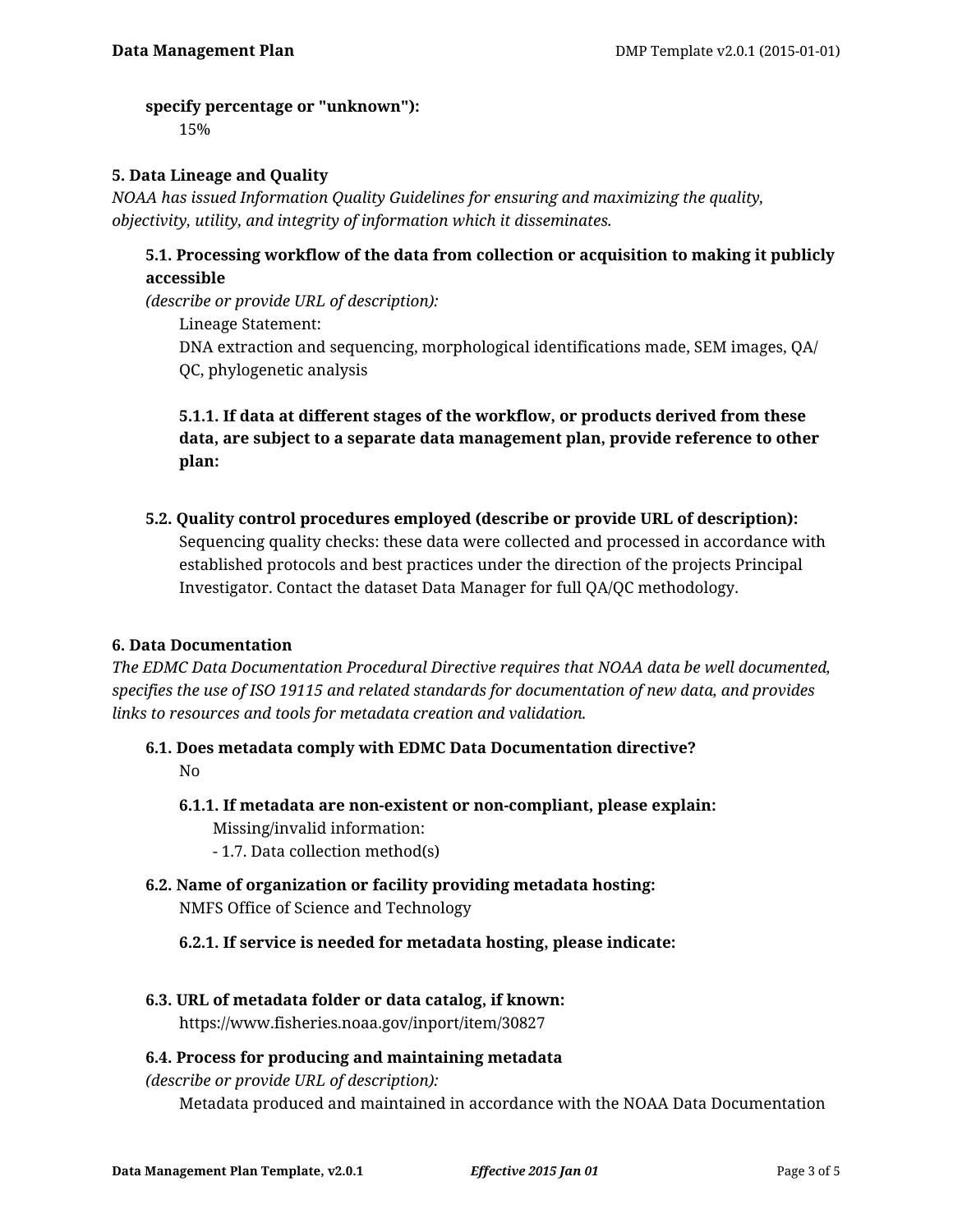Procedural Directive: https://nosc.noaa.gov/EDMC/DAARWG/docs/EDMC\_PD-Data\_Documentation\_v1.pdf

## **7. Data Access**

*NAO 212-15 states that access to environmental data may only be restricted when distribution is explicitly limited by law, regulation, policy (such as those applicable to personally identifiable information or protected critical infrastructure information or proprietary trade information) or by security requirements. The EDMC Data Access Procedural Directive contains specific guidance, recommends the use of open-standard, interoperable, non-proprietary web services, provides information about resources and tools to enable data access, and includes a Waiver to be submitted to justify any approach other than full, unrestricted public access.*

# **7.1. Do these data comply with the Data Access directive?**

No

**7.1.1. If the data are not to be made available to the public at all, or with limitations, has a Waiver (Appendix A of Data Access directive) been filed?** No

# **7.1.2. If there are limitations to public data access, describe how data are protected from unauthorized access or disclosure:**

NA

- **7.2. Name of organization of facility providing data access:** Northwest Fisheries Science Center (NWFSC)
	- **7.2.1. If data hosting service is needed, please indicate:** No
	- **7.2.2. URL of data access service, if known:** https://deepseacoraldata.noaa.gov/

# **7.3. Data access methods or services offered:**

At this time, contact the Data Manager for information on obtaining access to this data set. In the near future, the NWFSC will strive to provide all non-sensitive data resources as a web service in order to meet the NOAA Data Access Policy Directive (https://nosc. noaa.gov/EDMC/PD.DA.php).

# **7.4. Approximate delay between data collection and dissemination:**

100 days

# **7.4.1. If delay is longer than latency of automated processing, indicate under what authority data access is delayed:**

No Delay

# **8. Data Preservation and Protection**

*The NOAA Procedure for Scientific Records Appraisal and Archive Approval describes how to*